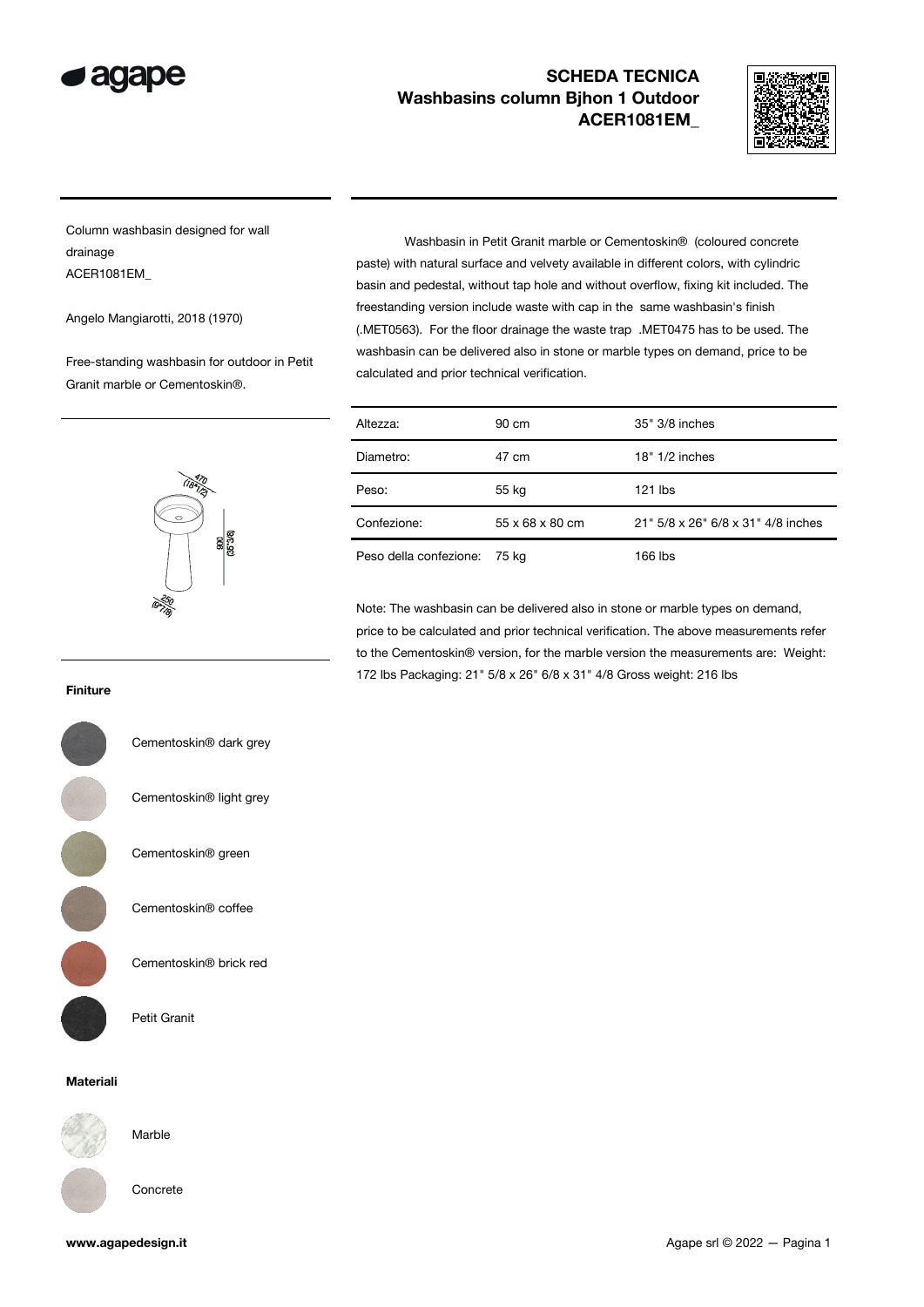



**Main dimensions** 





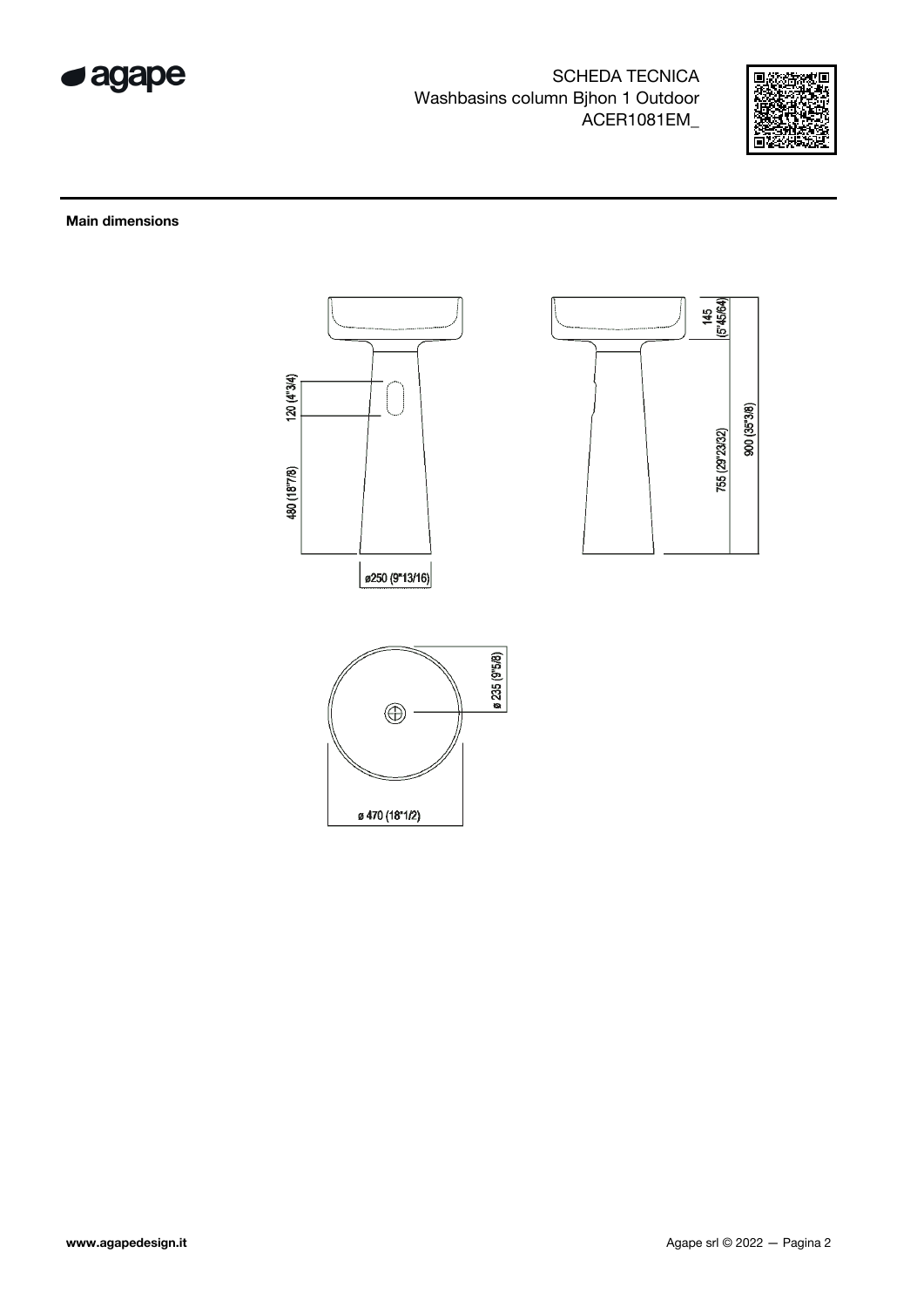



Installation notes: wall mounted tap



Scarico per sifone a bottiglia Drain for bottle trap

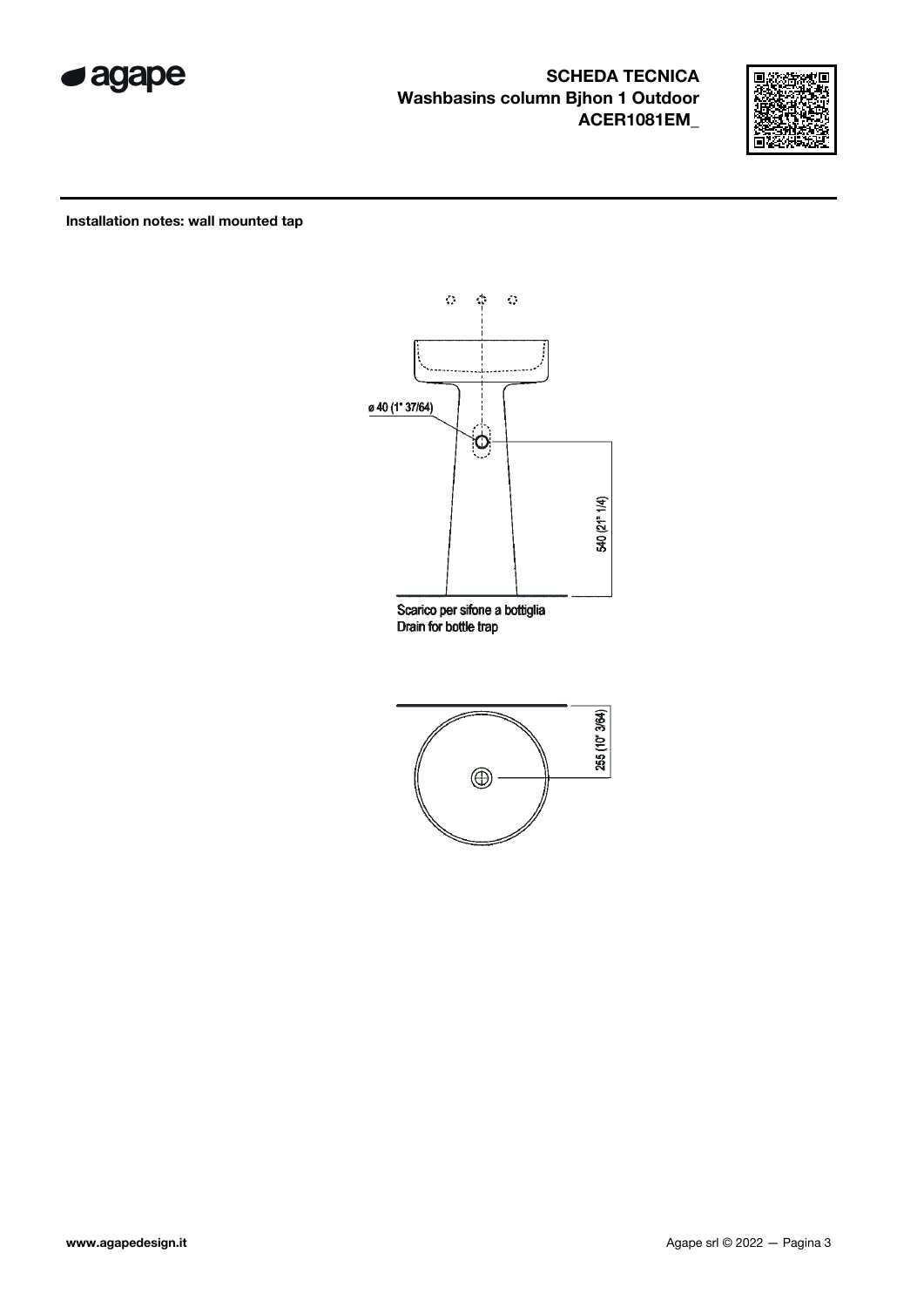



Installation notes: floor-mounted tap



Scarico per sifone a bottiglia Drain for bottle trap